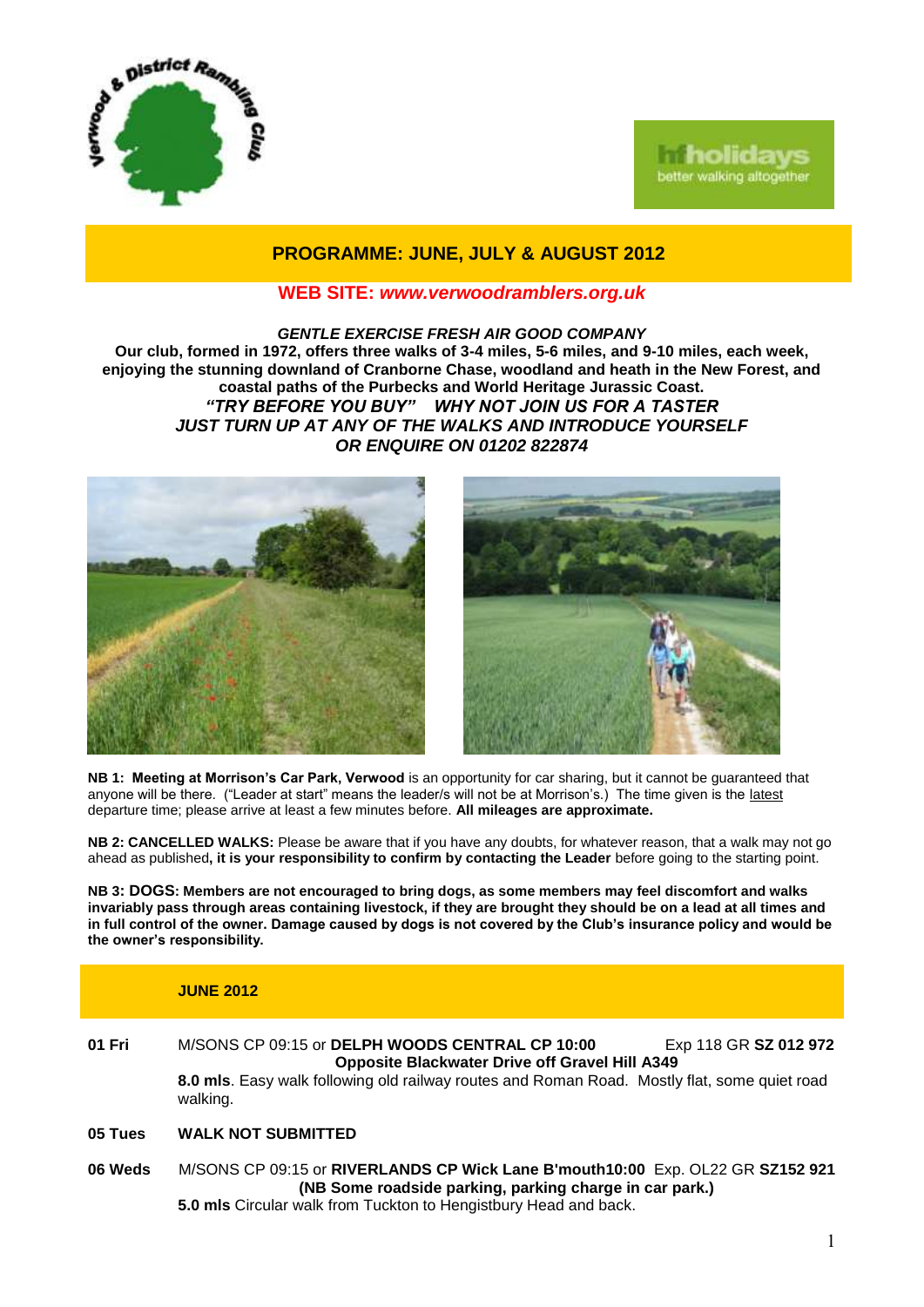- **09 Sat** M/SONS CP 09:30 or **WITCHAMPTON SOCIAL CLUB CP 10:00** Exp118 GR **ST 988 065 11.0 mls** Dean Leaze Farm, Bratch Lane, Penfold Belt, Long Crichel, Manswood, Rowbarrow Lane. Paths, tracks & minor roads. Possible refreshments available in Social Club by CP.
- **12 Tues** M/SONS CP 9:40 or **RINGWOOD Rd. Service Rd. ST IVES 10:00** Exp Ol22 GR **SU 121 037 Park near ramp to footbridge over A31.**

**3.3 mls** Around Avon Heath Country Park.

- **13 Weds** M/SONS CP 09:15 or **THE MOOT CP DOWNTON 10:00** Exp 130 GR SU 182 214 **5.5 mls** Barford Down, Standlynch, Trafalgar Park Avon Valley Path. Some styles & mud.
- **15 Fri** M/SONS CP 09:00 or **WORTH MATRAVERS 10:15** Exp OL 15 GR **SY 975 776 8.5 mls.** Strenuous in parts. Priest Way, Dancing Ledge, Seacombe, Winspit, St Aldhelms, Emmets Hill. *Alternative self guided route St Aldhams back to car park to avoid steep steps.*
- **19 Tues WALK NOT SUBMITTED**
- **20 Weds** M/SONS CP 09:15 or **WILVERLEY PLAIN CP 10:00** Exp OL22 **SU 254 010 5.0 mls** Whitefield Moor, Aldridgehill Inclosure, Clumber Inclosure, gently undulating, no stiles.

### **23 Sat WALK NOT SUBMITTED**

- **26 Tues** M/SONS CP 09:35 or **ELM TREE INN (RINGWOOD) CP 10:00** Exp OL22 GR **SU 163 049 (Consider a coffee or drink on return) 2.5 mls**. Dismantled railway, Hightown lake, footpaths and tracks around Hightown. Stiles. Could be Muddy.
- **27 Weds** M/SONS CP 09:15 or **BEACHERN WOOD CP 10:00** Exp OL22 GR **SU 284 026 5 mls.** Level forest walk. Queen Bower and Brockenhurst. No stiles. Could be muddy.
- **29 Fri** M/SONS CP 09:15 or **GODSHILL CP 10:00** Exp OL22 GR **SU 177 161 8.5 mls.** Castle Hill, Godshill Inclosure, Hale Park, Hatchet Green and Hale Purlieu. Forest tracks, country roads, streams and stiles. Could be muddy.

### **JULY 2012 ???? WALKS PLEASE FOR NEXT PROGRAMME ????**

- **03 Tues M/SONS CP 09:30 or GODSHILL CC 10:00.** Exp OL22 GR SU181 151 **3.5 mls** Forest walk, Pitts Wood inclosure, Little Cockley plain. could be muddy in places **04 Weds** M/SONS CP 09:20 or **WITCHAMPTON VILLAGE HALL CP 10:00** Exp118 GR **ST 988 064 5.0 mls**. King Down Roman Road. Sheep house Drove
- **07 Sat M/SONS CP 09:15 or 10:00 HATCHET POND CP 10:00** Exp OL22 SU 369 017 **9.0 mls** Furzey Lodge, Wood Lane, Beaulieu, Bucklers Hard, East Boldre, flat no stiles.
- **10 Tues** M/SONS CP 09:30 or **MARTIN DOWN CP ( off A 354 ) 10:00** Exp 118GR **SU 037 201 3.5 mls**. Downland, Bokerley Dyke, Woods, Old Roman Road. No stiles.
- **11 Weds** M/SONS CP 09:15 or **CP Opp' LAMB INN NOMANSLAND 10:00** Exp OL22 GR **SU 254 173 5.0 mls** Circular N F walk via lanes, Bramshaw village and Wood , 2 Stiles some mud

**14 Sat N. B. Out of Sequence** M/SONS CP 08:15 or **LYMINGTON FERRY TERMINAL 09:00** Exp OL22GR **SZ 333 955 TO CATCH THE 09.25 FERRY AND DON'T FORGET YOUR BUS PASS.. Walk 1 – Yarmouth** to catch the No.7 bus at **10.04** to **Wellow bus station** and walk back to Yarmouth **7.5 mls** via Hamstead Trail and coastal path. Some stiles and slight undulations. **Please be ready to leave ferry promptly so as not to miss this hourly bus.**

**Continued Page 3** .**Walk 2 – 13.5 mls Yarmouth to** Wellow via coastal path, south to Compton Down , Freshwater and return to Yarmouth via Kings Manor Farm. No stiles but one very steep hill before lunch. Afternoon tea break at the Dandelion Cafe at Freshwater hopefully.

**Car Park** charges vary . **Fares** check the Wight Link website [www.wightlink.co.uk](http://www.wightlink.co.uk/) for 2 for 1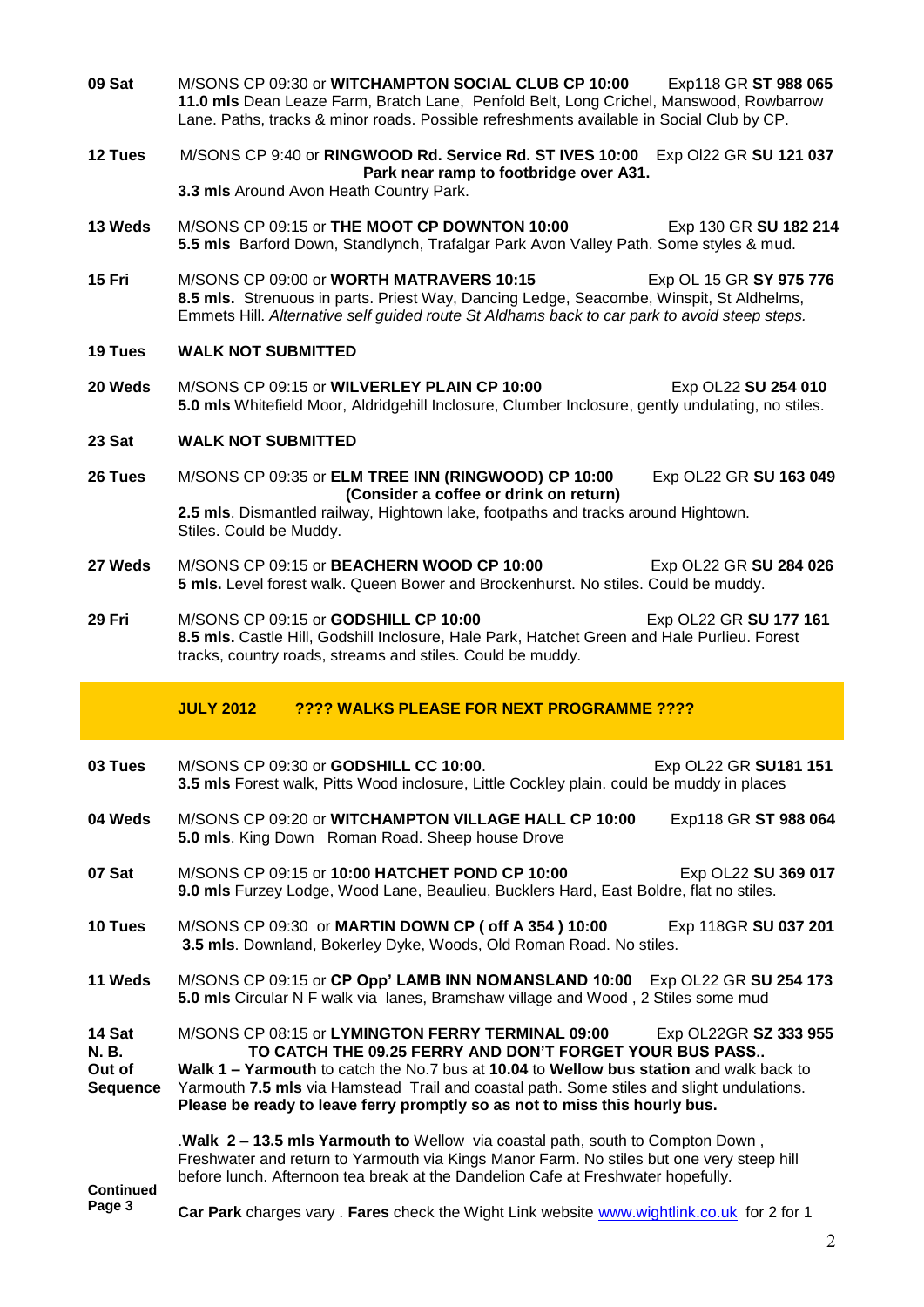| I.O.W.<br><b>Continued</b> | offers .If you do not have internet access have a word in advance with a fellow walker to see if<br>someone would share or print a page for you and friend. If no offer is available, use your bus<br>pass to obtain a Senior Citizen ticket.<br>Please register your interest with the relevant leader in advance in case of any changes or prior<br>information you need.<br>Do not go to Lymington in the event of bad weather but phone your chosen leader early<br>before leaving home. Keep an eye open for potential road works/closures for your<br>chosen route to Lymington. |                        |
|----------------------------|----------------------------------------------------------------------------------------------------------------------------------------------------------------------------------------------------------------------------------------------------------------------------------------------------------------------------------------------------------------------------------------------------------------------------------------------------------------------------------------------------------------------------------------------------------------------------------------|------------------------|
| 17 Tues                    | M/SONS CP 09:30. or ABBOTS WELL CP10:00<br>3.0 mls New forest circular walk with one rather steep incline.                                                                                                                                                                                                                                                                                                                                                                                                                                                                             | Exp OL22 GR SU 178 129 |
| 18 Weds                    | M/SONS CP 09:15 or ANDERWOOD CP 10:00<br><b>5.0 mls Forest Circular</b>                                                                                                                                                                                                                                                                                                                                                                                                                                                                                                                | Exp OL22 GR SU 249 058 |
| 20 Fri                     | M/SONS CP 09:20 or <b>BADBURY RINGS CP 10:00</b><br>10.0mls. Hemsworth Manswood. Roman Road                                                                                                                                                                                                                                                                                                                                                                                                                                                                                            | Exp118 GR ST 59 033    |
| 24 Tues                    | M/SONS CP 09:15 or DELPH WOODS CENTRAL CP 10:00<br><b>Opposite Blackwater Drive off Gravel Hill A349</b><br>3.0 mls. via Dunyeats Hill and Canford Heath                                                                                                                                                                                                                                                                                                                                                                                                                               | Exp 118 GR SZ 012 972  |
| 25 Weds                    | M/SONS CP 09.30 or EXBURY GARDENS 10:45<br>7.0 mls Flat walk with 1 stile. Packed lunch at Lepe Country Park. Opportunity to spend time in<br>the gardens afterwards                                                                                                                                                                                                                                                                                                                                                                                                                   | Exp OL22 GR SU 425 006 |
| 27 Fri                     | M/SONS CP 09:00 or MINTERNE MAGNA Opposite Church 10:15 Exp 117 GR ST 659 043<br>11.2 mls Strenuous. Up Cerne, Cerne Abbas, Lyons Gate, Hermitage Hill                                                                                                                                                                                                                                                                                                                                                                                                                                 |                        |
| 31 Tues                    | M/SONS CP 09:30 or LINFORD BOTTOM CP 10:00<br>3.0 mls Undulating, but not difficult. Could be muddy.                                                                                                                                                                                                                                                                                                                                                                                                                                                                                   | Exp OL22 GR SU 181 072 |
|                            |                                                                                                                                                                                                                                                                                                                                                                                                                                                                                                                                                                                        |                        |
|                            | <b>AUGUST 2012</b>                                                                                                                                                                                                                                                                                                                                                                                                                                                                                                                                                                     |                        |
| 01 Weds                    | M/SONS CP 9:20 or HOLMSLEY CP 10:00<br>5.5 mls Shappen Hill, Whitten Bottom, Holmsley Inclosure.                                                                                                                                                                                                                                                                                                                                                                                                                                                                                       | Exp OL22 GR SU 222 011 |
| 04 Sat                     | M/SONS CP 09:15 or BREAMORE CHURCH 10:00<br>9.5 mls Moderate undulating, Mizmaze, Gallows Hill, Whitsbury, Rockbourne Whitsbury<br>Common, Outwick. A few stiles.                                                                                                                                                                                                                                                                                                                                                                                                                      | Exp OL22 GR SU 154 188 |
| 07 Tues                    | M/SONS CP 09:30 BROCKHILL ( off Rhinefield Drive ) 10:00<br>2.5 mls Pondhill Enclosure and Arboretum .Flat ,no stiles.                                                                                                                                                                                                                                                                                                                                                                                                                                                                 | Exp OL22 GR SU 267 058 |
| 08 Weds                    | M/SONS CP09:30 or SHAPWICK 10:00<br><b>5.0 mls.</b> Moderate via Tarrant Crawford                                                                                                                                                                                                                                                                                                                                                                                                                                                                                                      | Exp 118 GR ST 937 016  |
| 10 Fri                     | M/SONS CP 09:00 or CHILDE OKEFORD Community Centre CP 10:00 Exp 118 ST 833 123<br>9.5 mls Shillingstone, Bonsley Common, Durweston, Hod Drive, Hambledon Hill. Strenuous 2<br>steep hills no stiles.                                                                                                                                                                                                                                                                                                                                                                                   |                        |
| 14 Tues                    | M/SONS CP 09:50 or BAKER'S HANGING CORNER CP 10:00<br>(opposite Alderholt turning on Ringwood-Verwood road) Limited parking.<br>3.0 mls Ringwood Forest tracks.                                                                                                                                                                                                                                                                                                                                                                                                                        | Exp OL22 GR SU 130 058 |
| 15 Weds                    | M/SONS CP 09:30 or VERELEY CP 10:00<br>5.0 mls Ridley Wood, Burley Street, Smugglers Road                                                                                                                                                                                                                                                                                                                                                                                                                                                                                              | Exp OL22 GR SU 196 051 |
| 18 Sat<br>21 Tues          | <b>WALK NOT SUBMITTED</b><br><b>WALK NOT SUBMITTED</b>                                                                                                                                                                                                                                                                                                                                                                                                                                                                                                                                 |                        |